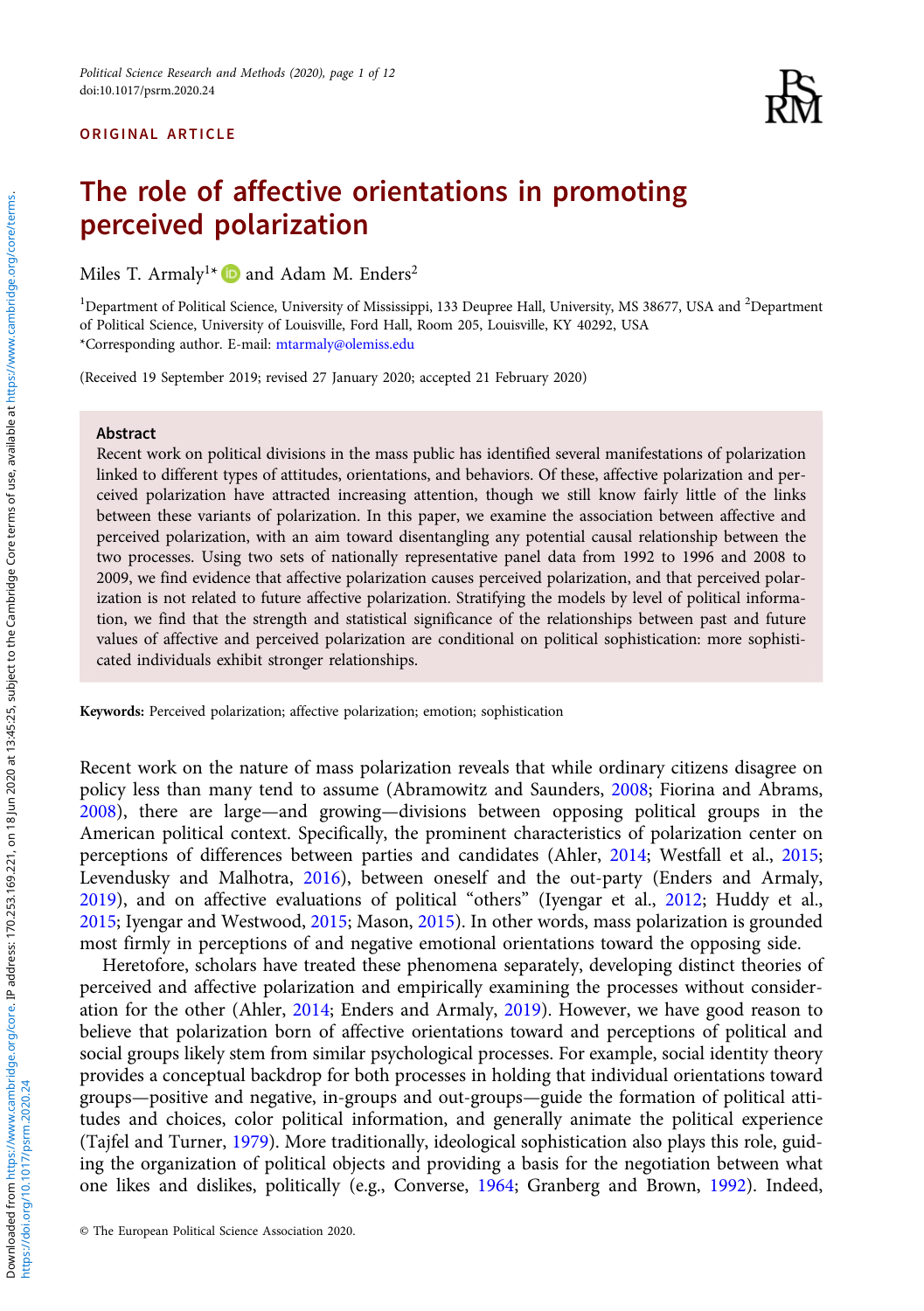ideological commitments have even been shown to influence affective polarization, specifically (e.g., Rogowski and Sutherland, [2016](#page-11-0); Webster and Abramowitz, [2017](#page-11-0)). More importantly, both theoretical traditions provide similar clues as to the nature of the causal relationship between perceived and affective polarization. If emotional orientations toward groups—whether they are based more in identity, ideology, or a combination of both—lie at the heart of political interactions, it may be the case that polarized affective reactions to political groups precede perceptions of political "distance" between such groups.

In this paper, we use several datasets to explore the relationship between affective and perceived polarization. Using the American National Election Studies (ANES) cumulative file, we observe an association between perceived and affective polarization, as well as trends suggesting that affective polarization precedes perceptions of polarization. We then test this possibility using ANES panel data from 1992 to 1996 and 2008 to 2009. Panel data provide a fairly unique opportunity to test causal relationships (see Wooldridge, [2010](#page-11-0)), and data from two different decades allows us to examine the robustness of observed patterns over time. Cross-lagged panel models estimated on both datasets provide supportive evidence that affective polarization precedes perceptions of polarization, while the opposite pattern does not find support. Consistent with previous studies (Rogowski and Sutherland, [2016](#page-11-0); Webster and Abramowitz, [2017](#page-11-0)), we also find that ideological extremity is related to both affective and perceived polarization, though more strongly with the latter. Finally, we consider the role of political sophistication in moderating the strength and direction of the relationship between perceived and affective polarization. Across both panel datasets, we find that as political sophistication increases, the substantive effect of past affective polarization on future perceptions of polarization increases, though past perceptions of polarization never significantly affect future affective polarization. Thus, the causal relationships we find evidence for are robust across time and level of interaction with politics.

The nature of the relationship between these variants of polarization has a number of implications for our understanding of polarization more generally. That perceptions do not appear to deepen the affective divide between groups suggests that mass polarization likely cannot be tamed with more accurate information about policy differences or attempts to emphasize moderation. Rather, perceptions of wide divergence between political groups and figures is a function of deeper, more firmly entrenched emotional commitments and orientations. This finding, itself, provides important nuance to our understanding of the individual-level psychological processes behind polarization. The more one dislikes out-groups and identifies with a given political in-group, the more psychological "distance" they perceive between those groups on a range of issues (Granberg et al., [1988](#page-10-0); Granberg and Brown, [1992](#page-10-0)). Thus, dislike, more than a directional orientation (i.e., like versus dislike, positive versus negative), leads to a sort of detachment from political "others." Moreover, our findings suggest that political sophistication has an emotional element to it, in addition to the ideological element, as historically conceptualized. More than ideological constraint, sophistication entails emotional constraint.

#### Different sources of polarization: emotion and perception

Whether the masses largely disagree on matters of policy, or are polarized on ideological grounds, is unsettled (Abramowitz and Saunders, [2008](#page-10-0); Fiorina and Abrams, [2008;](#page-10-0) Rogowski and Sutherland, [2016;](#page-11-0) Enders, [Forthcoming\)](#page-10-0). This is not to say, however, that the masses are not polarized. There is substantial evidence that ordinary citizens perceive a great deal of polarization (Levendusky and Malhotra, [2016;](#page-10-0) Enders and Armaly, [2019\)](#page-10-0) and that individuals and groups are polarized in emotional terms (Iyengar et al., [2012;](#page-10-0) Suhay, [2015\)](#page-11-0). The masses are perceptually and affectively polarized. Moreover, these distinct forms of polarization play important roles in politics by influencing a host of behaviors and attitudes, such as willingness to marry across party lines (Alford et al., [2011](#page-10-0)) and engage in the political process (Westfall et al., [2015](#page-11-0)).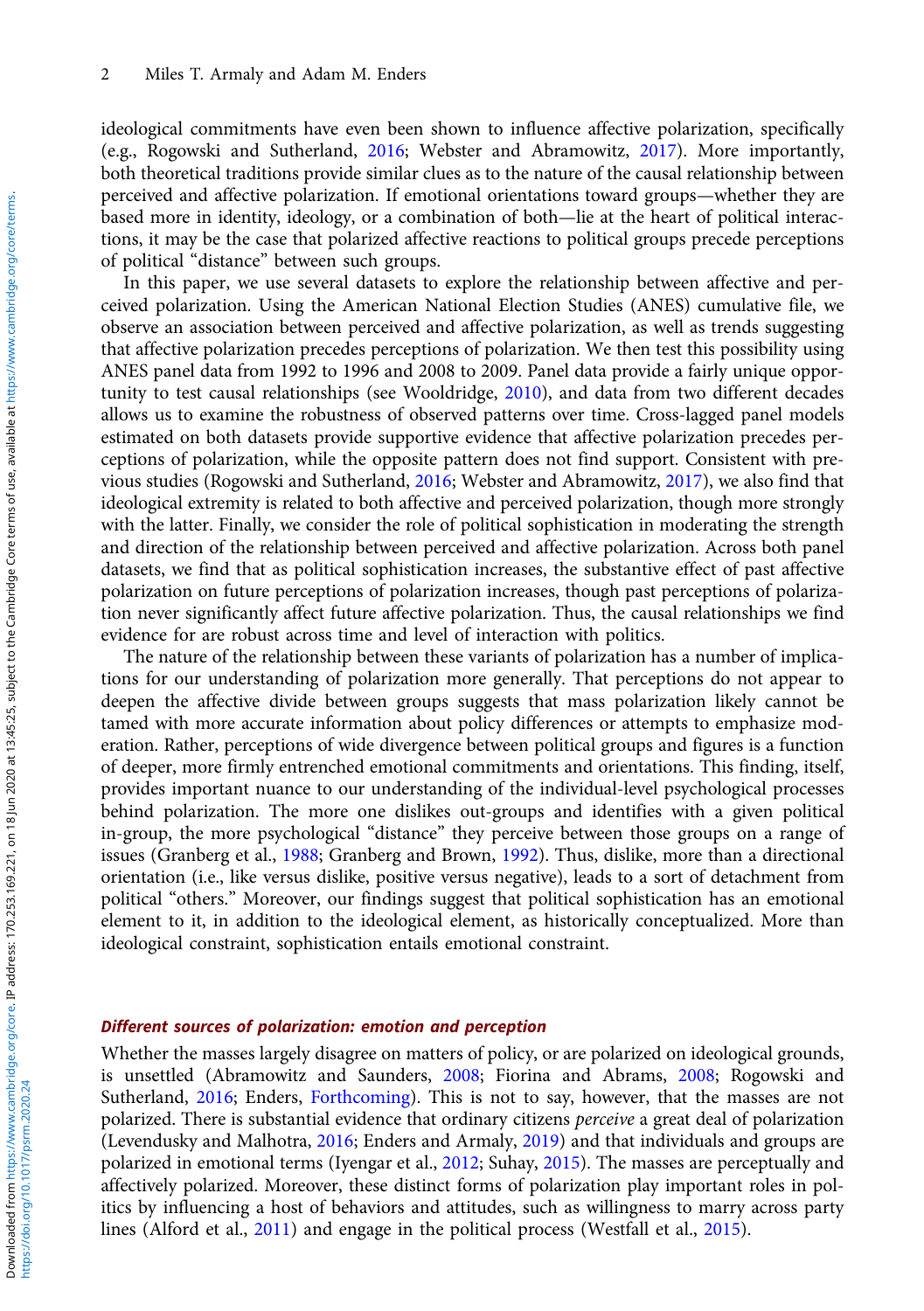https://doi.org/10.1017/psrm.2020.24

Formerly, scholars have considered these types of polarization as distinct, despite increases in both over time (e.g., Iyengar et al., [2012](#page-10-0); Westfall et al., [2015\)](#page-11-0) and evidence of their influence on one another (Enders and Armaly, [2019](#page-10-0)). However, the psychological nature of both perceptions of and affective reactions to various stimuli may suggest they are more intimately connected than implied by their separate treatment in the literature. While affective polarization may be partially grounded in ideology (at least among those that are politically sophisticated; see Rogowski and Sutherland, [2016;](#page-11-0) Lelkes, [2018;](#page-10-0) Iyengar et al., [2019\)](#page-10-0), the very nature of categorizing individuals into groups tends to exacerbate the perceived differences between those groups (Tajfel and Turner, [1979](#page-11-0)). Modern American politics is characterized by such categorizing (Huddy et al., [2015](#page-10-0); Mason, [2018](#page-11-0)). Once categorized, individuals tend to overestimate and exaggerate differences between groups (Pronin et al., [2002;](#page-11-0) Sherman et al., [2003](#page-11-0); Boven et al., [2012](#page-10-0)). As merely identifying with a group is sufficient to produce strong emotional reactions toward both the in- and out-groups (Iyengar et al., [2012\)](#page-10-0), affective identification may precede perceptions of the political world.

But, the motivations for engaging in affectively biased behavior (such as against the out-party) are not necessarily grounded in accurate perceptions (Kenyon, [2014](#page-10-0)). Americans "perceive more polarization … than actually exists" (Levendusky and Malhotra, [2016](#page-10-0), 378), and greater perceived polarization relates to more strongly negative affective reactions to the out-party (Enders and Armaly, [2019\)](#page-10-0). In other words, because negative emotional reactions can be generated by skewed perceptions of a stimulus, political perceptions may precede affective polarization. So, though commonly treated independently, two forms of modern polarization for which there is a great deal of support may reinforce one another.

Despite psychological foundations that may be indicative of reciprocal causation, we have several reasons to believe that affective polarization exacerbates perceived polarization. First, identification—with a party, a candidate, or political group—generally precedes the evaluation of "downstream" political stimuli (Campbell et al., [1960;](#page-10-0) Green et al., [2004](#page-10-0); Lenz, [2013\)](#page-10-0). Individuals perceive the political world through the lens of the group with which they identify. As such, it is sensible that affective evaluations—which are part and parcel of identification (Iyengar et al., [2012\)](#page-10-0)—are solidified before individuals make further assessments, such as a group's place in political space. This account is also consistent with evidence indicating that ideology, at least partially, underlies affective polarization (Rogowski and Sutherland, [2016;](#page-11-0) Webster and Abramowitz, [2017](#page-11-0)); ideology, as a coherent worldview, should most certainly precede evaluations of the out-party's place relative to oneself.

More importantly for the comparison between the forms of polarization, there is some evidence that individuals consider the out-group when making sense of how various political objects (e.g., groups and individual actors) are oriented toward one another. Ahler ([2014\)](#page-10-0), for instance, demonstrates that individuals consider the out-group's policy position when forming their own opinions. Specifically, when given factual information about the true—that is, the average, selfreported—issue positions of ideological groups, individuals moderate their own issue positions (i.e., decrease the perceived differences between themselves and the out-group). This behavior is consistent with our prediction that consideration of the out-group precedes perceived differences between groups. Indeed, individuals negotiate differences between political groups (including their own) by taking the out-group, toward whom they have established feelings, position as fixed.

Though Ahler ([2014](#page-10-0)) establishes that individuals consider the political opposition when forming their own opinions, the primal, foremost evaluation of that opposition—negative affect—is not considered. We aim to capitalize on existing evaluations of the out-group, rather than assess those that have been experimentally manipulated, and thereby explicitly consider the role of negative evaluations in producing perceived polarization. Do individuals who dislike the out-group perceive a greater difference between the in- and out-group as a result of that affect? And, is there heterogeneity in the degree to which individuals perceive polarization as a function of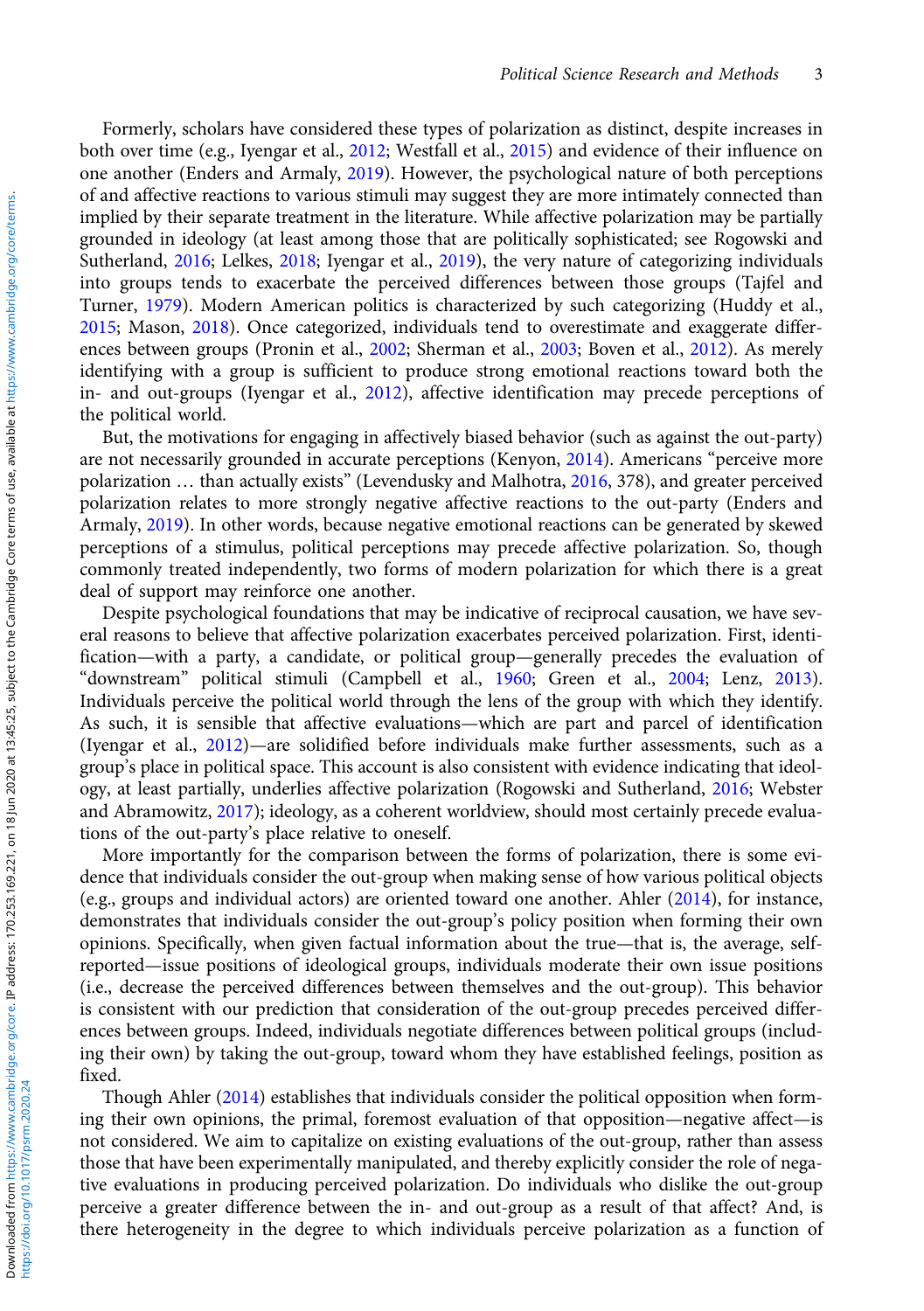affect? We hypothesize that, because negative feelings lead to increases in the psychological distance one feels from the out-group (Granberg and Brown, [1992](#page-10-0)), affective polarization will similarly precede and exacerbate perceived polarization.

Ours is not the first empirical investigation of the relationship between perceived and affective polarization. Enders and Armaly [\(2019\)](#page-10-0) discuss that very relationship, finding that those who perceive greater distances between themselves and the out-party are more negative toward the out-party, out-party candidates, and out-ideological groups. The direction of that relationship, however, is not considered. Here, we build on the work of Ahler ([2014](#page-10-0)) and Enders and Armaly ([2019](#page-10-0)) by explicitly considering the temporal relationship between perceived and affective polarization.

Finally, we also suspect that political sophistication plays a role in the relationship between affective and perceived polarization. More politically sophisticated individuals have more cohesive, cogent views of the political world. This may lead to a closer connection between the two forms of polarization. But, by the nature of being knowledgeable, politically sophisticated individuals could exhibit more perceptual acuity, which should yield accurate estimates of the distances between political groups. Considering the conditional influence of sophistication allows us to shed light on the question of whether affective polarization is partially rooted in ideological foundations (Rogowski and Sutherland, [2016](#page-11-0); Lelkes, [2018](#page-10-0)) or is largely an emotional phenomenon impacting even the politically disengaged (Mason, [2015\)](#page-10-0). We more carefully elaborate on how we believe political sophistication conditions the relationship between perceived and affective polarization below.

#### What causes what?

We begin our analysis by considering the aggregate relationship between perceived and affective polarization using the ANES cumulative file data from 1972 to 2016. Affective polarization is measured as an additive index composed of the absolute differences in feeling thermometer scores for opposing ideological groups, parties, and presidential candidates (Cronbach's  $\alpha$  =  $0.69$ .<sup>1</sup> Perceived polarization is a scale composed of the absolute differences in party placements on a series of issue scales (Cronbach's  $\alpha$  = 0.86).<sup>2</sup> Affective and perceived polarization are moderately correlated  $(r = 0.41)$ ,<sup>3</sup> consistent with the existing research on the two phenomena (Enders and Armaly, [2019](#page-10-0)). We more carefully investigate this dynamic relationship in [Figure 1.](#page-4-0) In light of evidence that both types of polarization are increasing over time (Iyengar et al., [2012;](#page-10-0) Enders and Armaly, [2019\)](#page-10-0), we split each measure of polarization into thirds, and display one type of polarization across tertiles of the other type. The upper three panels display affective polarization from 1972 to 2016 across levels of perceived polarization, and the lower three panels perceived across levels of affective. Dotted red lines represent the linear trends through the time series.

Recall that we expect that affective polarization causes perceived polarization. If this is true, perceived polarization should be the highest, and increase the most, among those who are the most affectively polarized. While we cannot determine causality with certainty using these data (though we use appropriate data below), [Figure 1](#page-4-0) serves as preliminary evidence of our proposed causal relationship. Beginning with the lower three panels, those who are the most affectively polarized perceive the greatest amounts of polarization; the average level of perceived polarization increases when moving left to right across tertiles of affective polarization. Not only is this true in

<sup>&</sup>lt;sup>1</sup>We further examine the dimensionality and measurement properties of the polarization scales in the Supplementary Appendix. We also provide a series of robustness checks designed to examine how inferences change when only individual indicators of affective and perceived polarization are employed in the models below. <sup>2</sup>

<sup>&</sup>lt;sup>2</sup>We use the government health insurance, defense spending, government spending and services, aid to minorities, guaranteed jobs, and ideology scales.

<sup>&</sup>lt;sup>3</sup>The correlation between the two variants of polarization holds in the face of extensive controls. See Supplementary Appendix.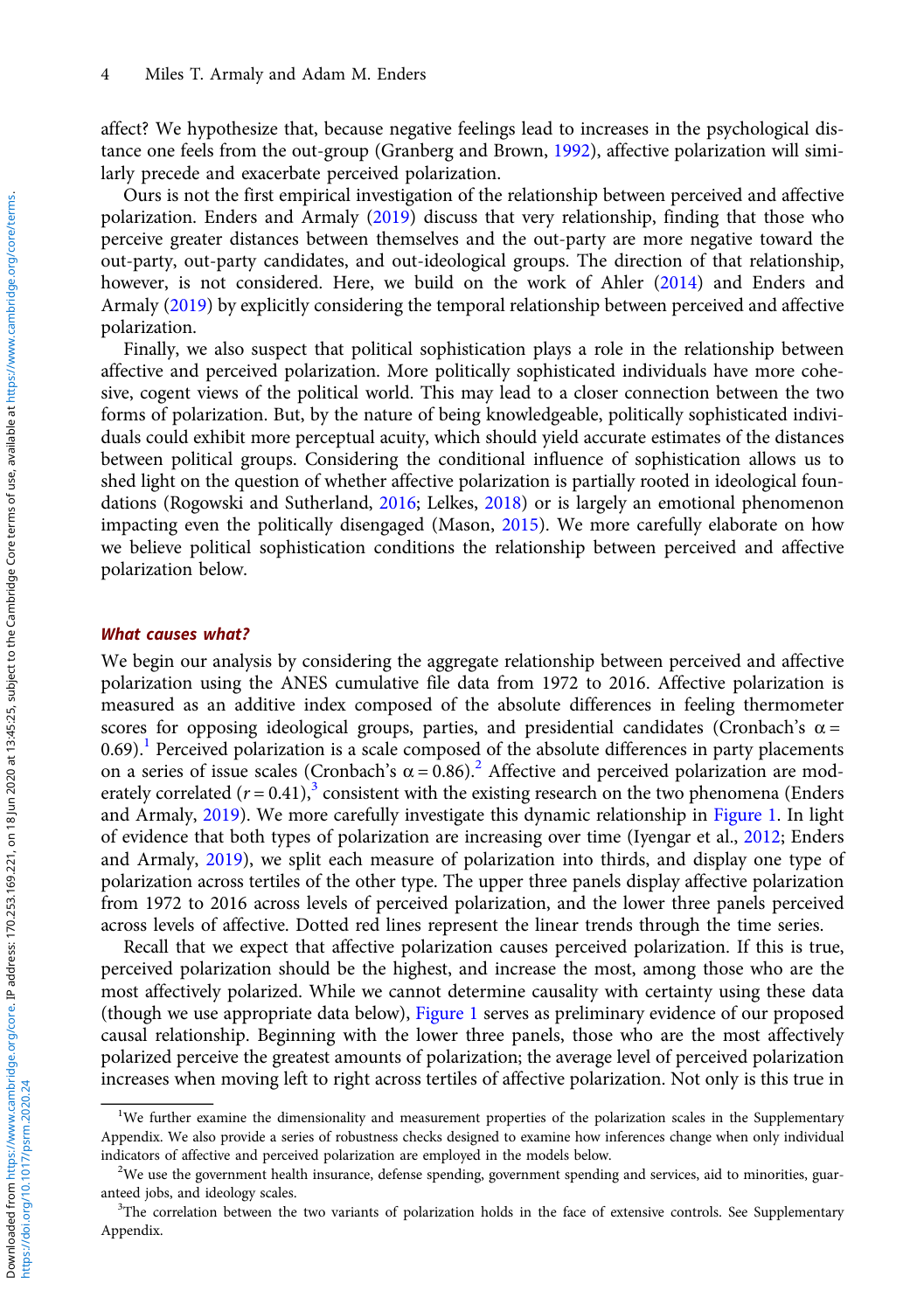<span id="page-4-0"></span>

Figure 1. Affective polarization over time among tertiles of perceived polarization (top) and perceived polarization over time among tertiles of affective polarization (bottom), 1972–2016. Dashed line represents a linear trend.

levels, but the temporal increases are the greatest among the most affectively polarized. Indeed, the slope coefficients from ordinary least squares regressions of perceived polarization onto year increase across affective polarization tertile; specifically, the standardized coefficient is 0.16 for the lower third of affective polarization, 0.19 for the middle third, and 0.27 for those highest in affective polarization. In other words, perceived polarization rises across levels of affective polarization, and the temporal increase in perceived polarization is stronger across levels of affective polarization.

We also find preliminary support for our prediction that there is no reverse causality. Though levels of affective polarization relate to perceived polarization, the over time increases—where they exist—are inconsistent with the empirical patterns we would expect if affective polarization was caused by perceived polarization. The standardized slope coefficients from a regression of affective polarization onto year are − 0.002 for the lower third of perceived polarization, 0.08 for the middle third, and 0.05 for the upper third. In sum, affective polarization relates to both the levels of, and changes in, perceived polarization. Perceived polarization only relates to the levels of, but not changes in, affective polarization.<sup>4</sup>

While the information above reveals that the relationship between affective and perceived polarization over time hints at the former causing the latter, we utilize two panel datasets

<sup>4</sup> Affective polarization was relatively high in 1972. If we remove that year from Figure 1, we might conclude that perceived polarization has a greater over time influence on affective polarization than is suggested when using the entirety of the data. To be sure, the patterns are less stark when removing 1972. However, the relative patterns described using the full complement of data still appear to hold. The standardized slope coefficients from a regression of affective polarization onto year are still inconsistent with perceived polarization causing affective polarization when omitting 1972. Specifically, these values are 0.08 for the lower third of perceived polarization, 0.13 for the middle third, and 0.07 for the upper third. While levels of affective polarization in 1972 seem to have a non-trivial impact on the patterns displayed in Figure 1, our conclusions remain unchanged.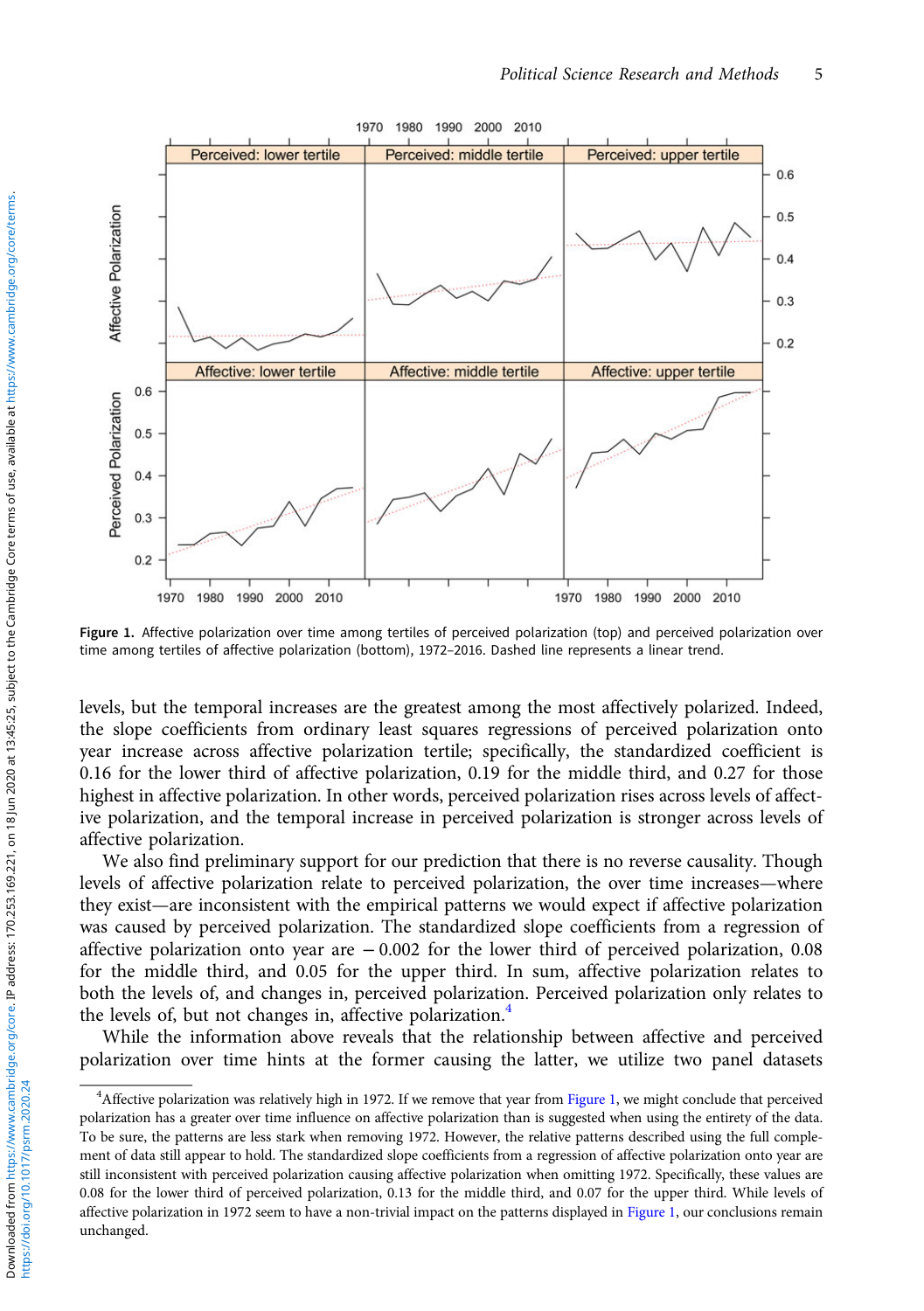(the 1992 and 1996 waves of the 1992–1994–1996 ANES panel, and waves 6 and 9 of the 2008– 2009 ANES panel) to more appropriately test this relationship.<sup>5</sup> More specifically, we estimate cross-lagged panel models where 1996 (wave 9) affective and perceived polarization are regressed on 1992 (wave 6) perceived and affective polarization and a host of control variables recorded in earlier panels (Finkel, [1995;](#page-10-0) Wooldridge, [2010](#page-11-0)). Coefficients, given in [Table 1,](#page-6-0) are standardized so that the magnitudes of effects can be compared. If past affective polarization is significantly related to future perceived, but past perceived is not significantly related to future affective, we would have support for our prediction that affective polarization precedes and causes perceived polarization.<sup>6</sup> This is precisely what the estimates in [Table 1](#page-6-0) suggest. In both the '90s panel and the '00s panel, affective polarization at  $t - 1$  predicts perceived polarization at t, but the converse is not true. The coefficients for affective polarization from the perceived polarization regressions (the first row in columns 1 and 3) are statistically significant; the coefficients for perceived polarization from the affective polarization regressions (the second row in columns 2 and 4) are not.

We also note that issue extremity seems to exacerbate both forms of polarization, though more strongly and consistently with respect to perceived polarization. The relationship between issue extremity and perceived polarization is rather unsurprising; more extreme individuals project that extremity onto others (see Boven et al., [2012](#page-10-0)), resulting in large perceived differences between political groups. That issue extremity produces greater affective polarization (at least in the more modern sample) is consistent with the literature elucidating the ideological foundations of affective polarization. Increasing ideological consistency and ideological divergence between groups underlie negative affective evaluations of the out-group (Rogowski and Sutherland, [2016](#page-11-0); Webster and Abramowitz, [2017](#page-11-0)). Our findings lend support to the proposition that affective polarization is, at least partially, rooted in substantive ideological concerns.

#### Does political sophistication play a role?

Finally, we consider the role of political sophistication in the relationship between affective and perceived polarization, as sophistication tends to moderate or exacerbate a number of relationships in political science (e.g., Lelkes, [2018\)](#page-10-0). We expect the strength of the patterns observed in [Table 1](#page-6-0) to be positively associated with level of political sophistication. By definition, political sophisticates are those individuals who know "what goes with what" (Converse, [1964](#page-10-0)). They possess a coherent view of the political world, owed to a belief system that tightly organizes the objects of the political world around a set of abstract political principles and values. As such, we might expect these individuals to exhibit orientations—such as emotional reactions to partisan stimuli and perceptions of group differences—that are more closely related than the same orientations among less politically sophisticated individuals. To be knowledgeable about and interested in politics is to have clearly defined views of one's feelings about the parties, and about the parties' orientations with respect to each other.

Of course, this is not the only possibility. Sophisticated individuals are more ideological in nature than the average individual. A high reliance on ideological principles relative to emotional orientations may suppress affective polarization, just as political knowledge may promote more accurate perceptions of polarization. Some combination of these alternatives may result in a relationship between affective and perceived polarization that is weaker than that among less

<sup>5</sup> Due to data availability, some variables are measured differently across panels, and relative to the cumulative file data detailed above. See Supplementary Appendix for all question wording and variable coding. <sup>6</sup>

 ${}^6$ For this claim to be true, we must also be fairly confident that the model is specified correctly. In the Supplementary Appendix we undertake a series of model robustness checks, as described by Young ([2009](#page-11-0)) and Young and Holsteen ([2017\)](#page-11-0). These entail estimating models with all possible combinations of independent variables from a pre-specified set and then examining the distribution of estimates associated with key independent variables of interest. We find, across 8192 models (4096 for each set of panel data), that our substantive conclusions are largely robust to alternative model specifications.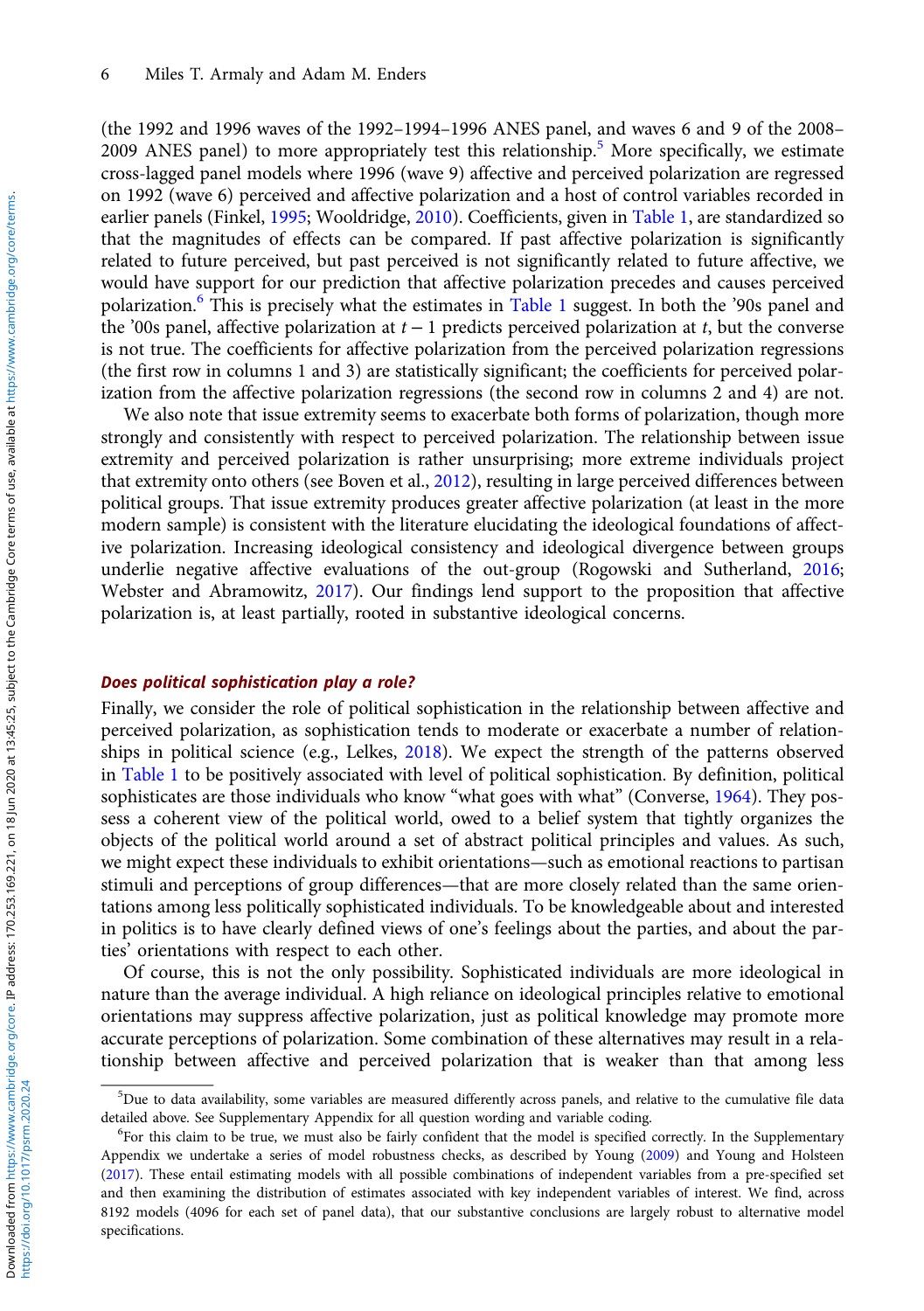<span id="page-6-0"></span>Table 1. Cross-lagged panel models of temporal relationship between affective and perceived polarization, with controls

|                                               |                            | 1992-1996 ANES panel       | 2008-2009 ANES panel       |                            |  |
|-----------------------------------------------|----------------------------|----------------------------|----------------------------|----------------------------|--|
|                                               | Perceived<br>polarization, | Affective<br>polarization, | Perceived<br>polarization, | Affective<br>polarization, |  |
| Affective polarization $_{t-1}$               | $0.128*$                   | $0.457*$                   | $0.158*$                   | $0.664*$                   |  |
|                                               | (0.052)                    | (0.044)                    | (0.028)                    | (0.018)                    |  |
| Perceived polarization $_{t-1}$               | $0.320*$                   | 0.085                      | $0.357*$                   | 0.019                      |  |
|                                               | (0.046)                    | (0.045)                    | (0.024)                    | (0.021)                    |  |
| Ideological strength $_{t-1}$                 | 0.009                      | $0.108*$                   | 0.043                      | 0.031                      |  |
|                                               | (0.046)                    | (0.042)                    | (0.027)                    | (0.021)                    |  |
| Partisan strength <sub><math>t-1</math></sub> | 0.060                      | 0.046                      | $0.088*$                   | $0.153*$                   |  |
|                                               | (0.047)                    | (0.043)                    | (0.027)                    | (0.021)                    |  |
| Issue extremity $t_{-1}$                      | $0.153*$                   | 0.071                      | $0.112*$                   | $0.060*$                   |  |
|                                               | (0.044)                    | (0.041)                    | (0.025)                    | (0.020)                    |  |
| Interest in politics $_{t-1}$                 | $-0.053$                   | 0.034                      | $0.123*$                   | 0.030                      |  |
|                                               | (0.046)                    | (0.042)                    | (0.025)                    | (0.020)                    |  |
| Information about politics $_{t-1}$           | $0.130*$                   | 0.012                      | $0.061*$                   | $-0.008$                   |  |
|                                               | (0.050)                    | (0.046)                    | (0.027)                    | (0.021)                    |  |
| Education $_{t-1}$                            | $-0.047$                   | $-0.052$                   | 0.023                      | $-0.009$                   |  |
|                                               | (0.052)                    | (0.047)                    | (0.027)                    | (0.021)                    |  |
| $Age_{t-1}$                                   | $-0.101*$                  | $-0.038$                   | $-0.007$                   | $-0.019$                   |  |
|                                               | (0.045)                    | (0.041)                    | (0.025)                    | (0.019)                    |  |
| $Incomet-1$                                   | 0.003                      | 0.083                      | $0.083*$                   | 0.012                      |  |
|                                               | (0.048)                    | (0.044)                    | (0.026)                    | (0.021)                    |  |
| Female $_{t=1}$                               | 0.005                      | 0.028                      | $-0.020$                   | 0.014                      |  |
|                                               | (0.044)                    | (0.040)                    | (0.025)                    | (0.019)                    |  |
| $Blackt-1$                                    | $-0.012$                   | $-0.021$                   | 0.035                      | $-0.017$                   |  |
|                                               | (0.044)                    | (0.040)                    | (0.025)                    | (0.019)                    |  |
| South $_{t-1}$                                | 0.030                      | $-0.044$                   | $-0.026$                   | 0.011                      |  |
|                                               | (0.044)                    | (0.040)                    | (0.024)                    | (0.019)                    |  |
| Intercept                                     | $0.954*$                   | 0.044                      | 0.216                      | $-0.137$                   |  |
|                                               | (0.301)                    | (0.269)                    | (0.145)                    | (0.112)                    |  |
| n                                             |                            | 421                        |                            | 1138                       |  |

Standardized maximum likelihood coefficients with standard errors in parentheses.

 $*$ p  $\leq$  0.05 with respect to a two-tailed test.

politically sophisticated individuals. However, Ahler and Sood ([2018](#page-10-0)) report a positive association between misperceptions and sophistication and Lelkes [\(2018\)](#page-10-0) observes high levels of affective polarization among the politically knowledgeable. As such, we are skeptical of a negative effect of political sophistication, while remaining open to the possibility of observing such a pattern.

To begin our investigation, we examine the relationship between affective and perceived polarization by level of political information over time, which is shown in [Figure 2.](#page-7-0) Political information is measured via interviewer ratings of respondent knowledge about politics, the most consistently fielded operationalization of political information over time. In general, the trends in affective and perceived polarization track each other reasonably closely for each level of political information. However, the rates of polarization are visually more congruent for those exhibiting high or middling levels of information. The correlation between the two variants of polarization increases fairly linearly from 0.51 among low information individuals to 0.60 and 0.70 among those possessing middling and high levels of political information, respectively.<sup>7</sup>

Similar to above, we now turn toward a more rigorous test of this relationship using crosslagged panel models. The models are identical to those specified above, except that we omit

<sup>7</sup> Just as was true in [Figure 1](#page-4-0), affective polarization in 1972 seems to non-trivially impact the patterns displayed in [Figure 2.](#page-7-0) When omitting 1972, the relationships displayed in [Figure 2](#page-7-0) persist, but are markedly stronger. Specifically, the correlations between variants of polarization are 0.72 for low information, 0.81 for mid, and 0.87 for high. Despite different estimates of the association between the two forms of polarization, our inferences are unchanged when omitting 1972.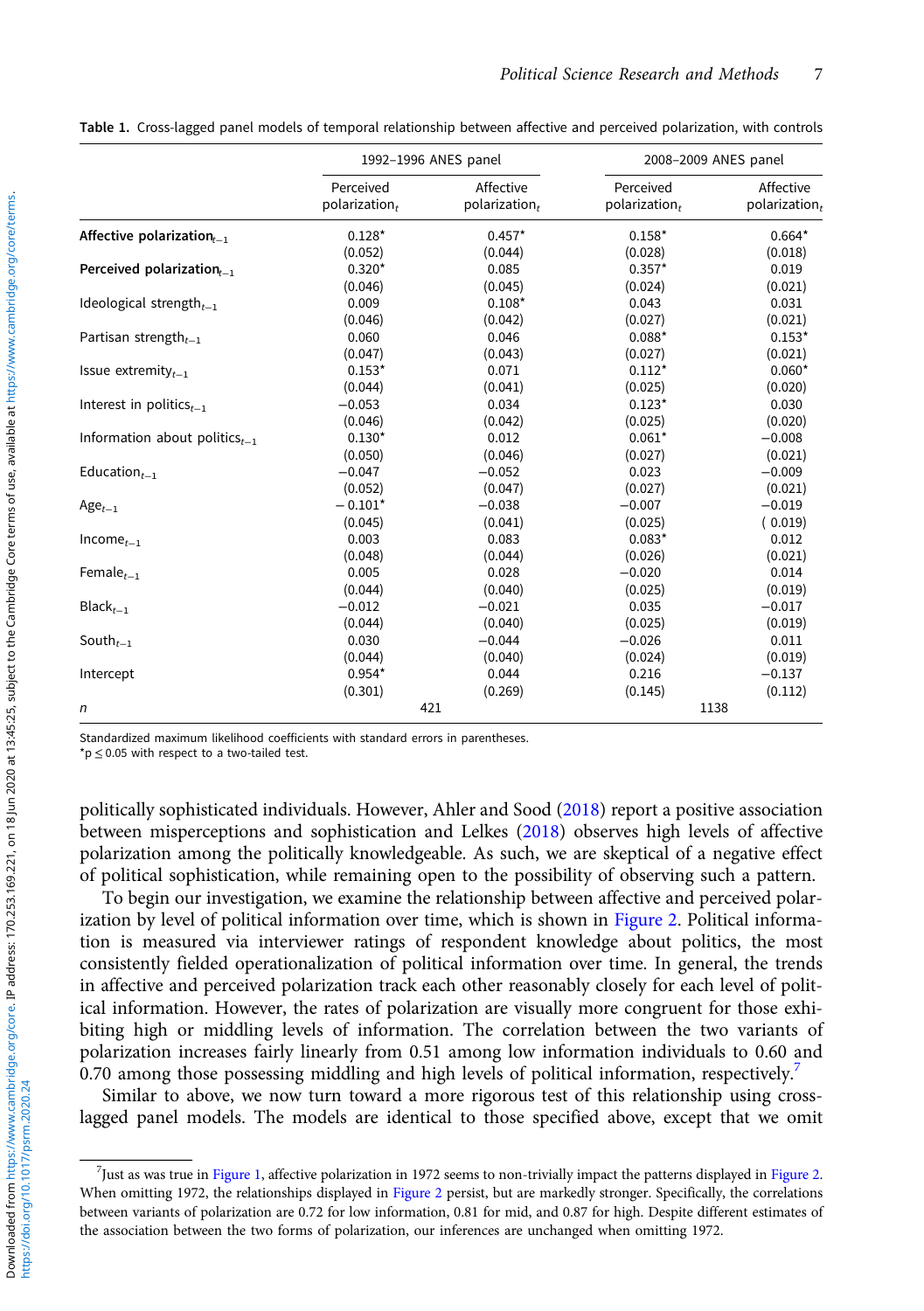<span id="page-7-0"></span>

Figure 2. Affective and perceived polarization over time by level of political information, 1972–2016.

political information as a control variable so that we can stratify the samples and associated mod-els by level of information.<sup>8</sup> Estimates of the relevant coefficients are given in [Table 2](#page-8-0).

Considering first the 1992–1996 panel, those low is political information exhibit no statistically significant relationships between different measurements of affective and perceived polarization; indeed, these processes are not even related to past values of the same process.<sup>9</sup> Among those exhibiting high or middling levels of information, the pattern is similar to that observed in [Table I](#page-6-0) with respect to statistical significance: affective polarization at  $t - 1$  (partially) explains perceived polarization at t, but past values of perceived polarization do not explain later values of affective polarization. We also find that all coefficients are larger for those with high levels of political information, compared to middling levels. For instance, the effect of past affective polarization on perceived polarization nearly doubles from 0.103 to 0.200, moving from middling to high information.

Findings are similar for the 2008–2009 data. Here, those low in political information exhibit statistically significant lagged relationships, but no crossed relationships. In other words, past affective polarization explains future affective polarization and past perceived polarization explains future perceived polarization, but the two variants of polarization are never related to each other. We suspect that this minor discrepancy in empirical patterns across panels may be due to the short period between surveys in 2008–2009 data, relative to the four year period between the 1992 and 1996 surveys—even those low in political sophistication are able to connect affective and perceived polarization from the very recent past to polarization today. Regardless, the coefficient patterns for middling and high levels of political information are nearly identical to those associated with the 1992–1996 data. Namely, past perceived polarization never explains future affective polarization, and the substantive effect of past affective polarization on future perceived polarization increases with political information.

We wish to be clear that the sources of affective polarization are, as of yet, unsettled (Iyengar et al., [2019](#page-10-0)). Affective polarization is connected to both ideological foundations (Rogowski and

<sup>8</sup> For the 1992–1996 data, information is based on interviewer ratings. For the 2008–2009 data, information is based on responses to six political knowledge questions. Those correctly answering 0–2 questions are classified as "low," 3–4 as "mid," and 5-6 as "high."

 $\rm{PThis}$  may also be due to a small sample size for the 90s panel estimated on those low in political sophistication. However, the pattern moving from middling to high levels of sophistication is as we expected, and we observe no reciprocal relationships between polarization types among the least sophisticated in the 2008–2009 panel, even though the sample is more than four times as large.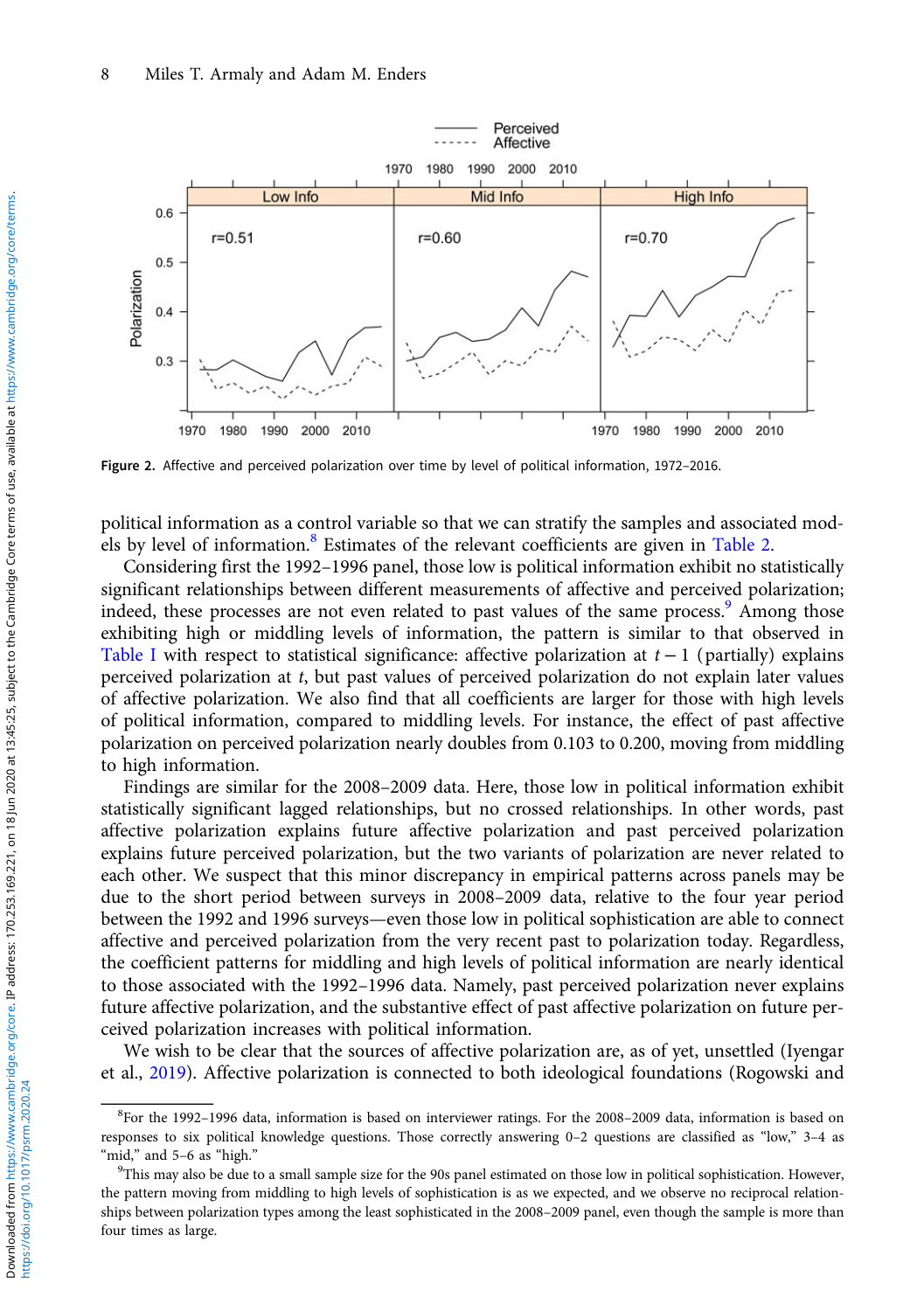|                                 | Low info   |                      | Mid info   |            | High info  |            |  |  |  |
|---------------------------------|------------|----------------------|------------|------------|------------|------------|--|--|--|
|                                 | Perceived, | Affective,           | Perceived, | Affective, | Perceived, | Affective, |  |  |  |
|                                 |            | 1992-1996 ANES panel |            |            |            |            |  |  |  |
| Affective polarization $_{t-1}$ | 0.100      | 0.067                | $0.103*$   | $0.336*$   | $0.200*$   | $0.556*$   |  |  |  |
|                                 | (0.189)    | (0.193)              | (0.097)    | (0.090)    | (0.064)    | (0.050)    |  |  |  |
| Perceived polarization $_{t-1}$ | 0.319      | 0.331                | $0.258*$   | 0.153      | $0.373*$   | 0.019      |  |  |  |
|                                 | (0.203)    | (0.207)              | (0.093)    | (0.092)    | (0.052)    | (0.050)    |  |  |  |
| Controls?                       |            |                      |            |            | ✓          | ✔          |  |  |  |
| n                               | 35         |                      | 119        |            | 267        |            |  |  |  |
|                                 |            | 2008-2009 ANES panel |            |            |            |            |  |  |  |
| Affective polarization $_{t-1}$ | 0.076      | $0.565*$             | $0.159*$   | $0.715*$   | $0.186*$   | $0.672*$   |  |  |  |
|                                 | (0.079)    | (0.054)              | (0.044)    | (0.027)    | (0.049)    | (0.028)    |  |  |  |
| Perceived polarization $_{t-1}$ | $0.396*$   | 0.066                | $0.325*$   | $-0.002$   | $0.343*$   | 0.029      |  |  |  |
|                                 | (0.067)    | (0.058)              | (0.038)    | (0.031)    | (0.041)    | (0.032)    |  |  |  |
| Controls?                       |            |                      |            |            | √          |            |  |  |  |
| n                               | 147        |                      | 482        |            | 400        |            |  |  |  |

<span id="page-8-0"></span>Table 2. Cross-lagged panel models on samples stratified by level of political information

Standardized maximum likelihood coefficients with standard errors in parentheses.

\*p ≤ 0.05 with respect to a two-tailed test.

Sutherland, [2016;](#page-11-0) Webster and Abramowitz, [2017;](#page-11-0) Lelkes, [2018\)](#page-10-0) and social identity (Iyengar et al., [2012](#page-10-0); Mason, [2018](#page-11-0)). We believe our investigation lends additional support to the ideological account (though does not discount the prerequisite social categorization endemic to group politics). Here, the connection between affective polarization and perceived polarization is strongest among the most politically sophisticated. This is consistent with previous work that demonstrates affective polarization is stronger among the more ideologically constrained and the most ideologically extreme (Rogowski and Sutherland, [2016;](#page-11-0) Lelkes, [2018](#page-10-0)). Of course, the more politically sophisticated are more likely to possess a coherent ideological worldview, and are better able to bring that ideology to bear on other political evaluations.

If perceived polarization was merely a function of perceptual acuity among the most politically sophisticated, we would not see an increase in the strength of the relationship between the forms of polarization by level of political sophistication. Likewise, if affective polarization were exclusively driven by ideological considerations—something we doubt, given the lack of ideological constraint among the mass public (Lupton et al., [2015](#page-10-0)) and the relatively few strong partisans among whom affective polarization is most concentrated (Klar et al., [2018\)](#page-10-0)—we would expect only the levels of affective polarization to increase with sophistication. In other words, levels of both affective and perceived polarization increase with sophistication; that the relationship between them also increases with sophistication suggests that ideology plays an important moderating role. Our claim, then, that affective polarization exacerbates perceived polarization is consistent with the position that affective polarization has an ideological component (e.g., Rogowski and Sutherland, [2016;](#page-11-0) Webster and Abramowitz, [2017;](#page-11-0) Lelkes, [2018](#page-10-0)). Indeed, we are implicitly accounting for ideological considerations via sophistication.

#### Conclusion

Our findings suggest that the greater the discord in affective orientations toward political in- and out-groups, the greater the perceived differences between those groups and their representatives when it comes to ideology and issue positions. More specifically, we find supporting evidence that the former causally promotes the latter. This dynamic provides some useful nuance to theories of mass polarization. First, it suggests that the many different manifestations of polarization that researchers have uncovered may be connected. In this case, a combination of social identity and ideological concerns nicely account for many of the major features of affective and perceived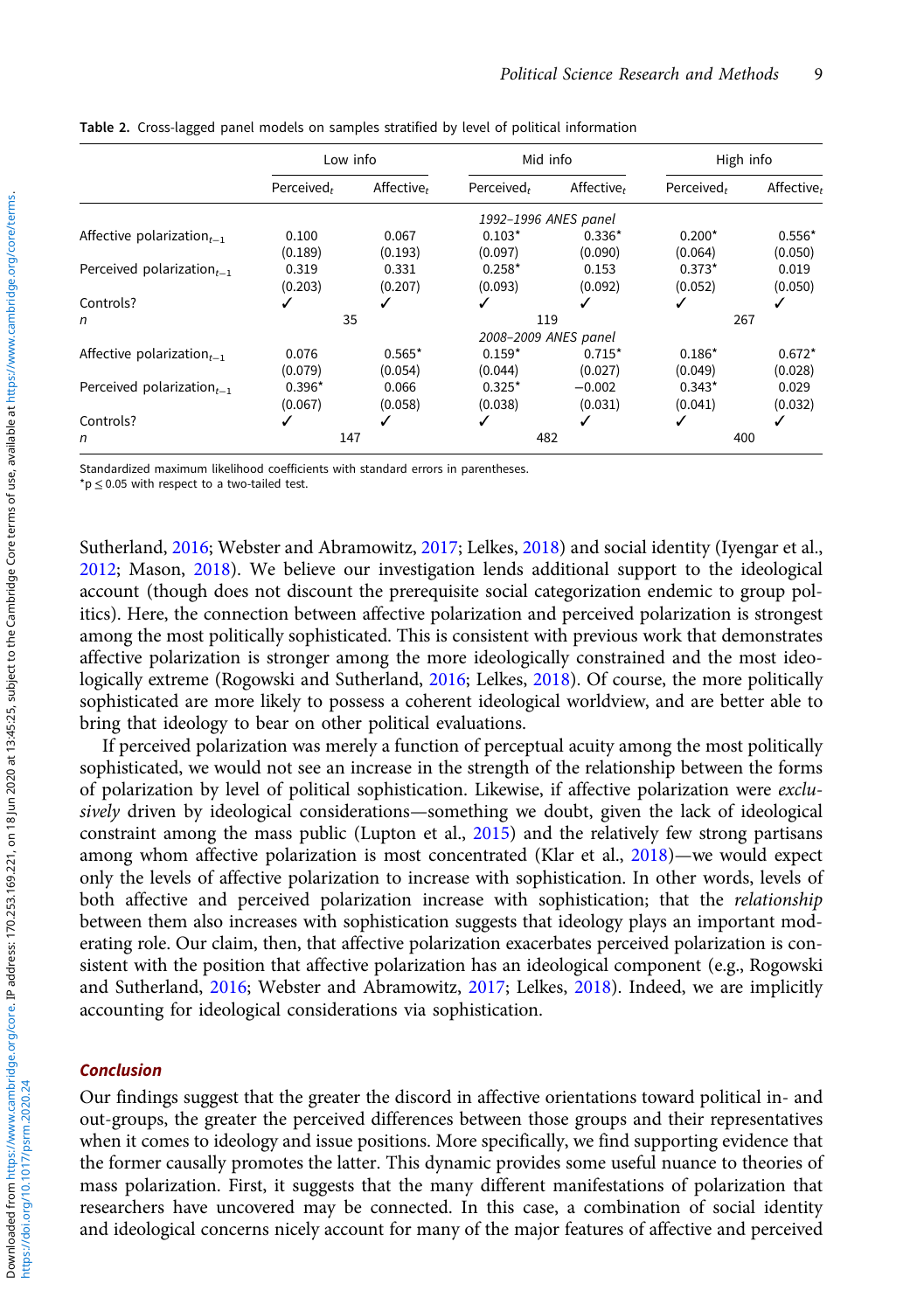polarization, unifying our understanding of the psychological sources of mass polarization. The categorization that is natural to group politics appears to exacerbate other sources of polarization, even when considering the role of ideological extremity (Rogowski and Sutherland, [2016](#page-11-0)).

Second, the causal dynamic has important normative implications regarding cooperation and discord. Had we found that perceptions of political divisions were culminating in negative affective orientations toward out-groups, we may have considered taming polarization through political information and cues that deemphasize partisan and ideological differences between groups and figures. However, we observed the opposite pattern. Increasingly negative affective orientations toward out-groups cause individuals to perceive greater ideological and issue-based differences between parties and candidates, irrespective of the truth. This is a powerful dynamic. Discordant emotional orientations toward in- and out-groups promote psychological distance between those groups, potentially on grounds other than one's own emotions. Thus, perceptions of polarization are, themselves, a product of motivated reasoning—further evidence that polarization is a "self-fulfilling prophecy" (Ahler, [2014](#page-10-0)).

We also believe our results speak to the role of sophistication in processing political information, more generally. Genuinely viewing opposing political factions as extreme would be a System 2 form of judgment, according to dual processing theory (see Kahneman, [2003\)](#page-10-0). That is, perceptions of the distances between political groups based on perceptual acuity would be a function of slow, analytical reasoning. However, our results indicate that a System 1 process is likely at play; individuals perceive political distances based on fast, automatic judgments that stem from affective reactions to political out-groups. We might expect the role of sophistication to promote the more measured, System 2 style of processing, but this is not what we find. In fact, those who are more politically sophisticated are more likely to rely on a heuristic (here, affective polarization) when assessing the relative divergence of groups on various issues. Our results suggest that perhaps sophistication is less about having a vast trove of political knowledge, and more related to possessing a cogent cognitive map of politics and being able to more readily access various heuristics. Simply put, the consistency and coherence defining political sophistication are not synonymous with accuracy motivations; rather they are oftentimes negatively correlated when political attitudes and predispositions are involved.

The patterns we observe also provide additional insight into an emotional component to political sophistication. More than ideological constraint, sophistication entails emotional constraint. The historic conceptualization of sophistication holds that, among the sophisticated, commitments to abstract ideological principles guide lower-order attitudes about more specific political objects, such as public policies (Converse, [1964\)](#page-10-0). The relationships we observe also suggest that abstract emotional orientations toward in- and out-groups guide perceptions of specific ideological and policy stances, among political sophisticates. Thus, to be politically sophisticated is not merely to be more ideologically consistent than others, but to be more emotionally consistent. Perhaps, then, the divisions between ideological and (supposedly) emotional processes are not as stark as we tend to treat them, as others have begun to suggest (Rogowski and Sutherland, [2016](#page-11-0); Webster and Abramowitz, [2017](#page-11-0)).

Our findings also build on and clarify the relationship between affective and perceived polarization revealed in previous work. Specifically, Enders and Armaly [\(2019](#page-10-0)) use cross-sectional data to demonstrate that perceived polarization is more strongly related to affective polarization, relative to actual polarization. Here, we utilize panel data to determine whether affective polarization precedes perceived. The correlational results reported by Enders and Armaly [\(2019](#page-10-0)) do not speak to our main question here: the relationship between affective polarization at  $t - 1$  and perceived polarization at t. As such, we clarify the direction of the relationship between perceived and affective polarization uncovered in previous work.

We recommend that future work continue to examine the relationship between different manifestations of political division. To date, scholars have theorized about and empirically examined identity-based sorting, issue-based sorting, ideological polarization, affective polarization,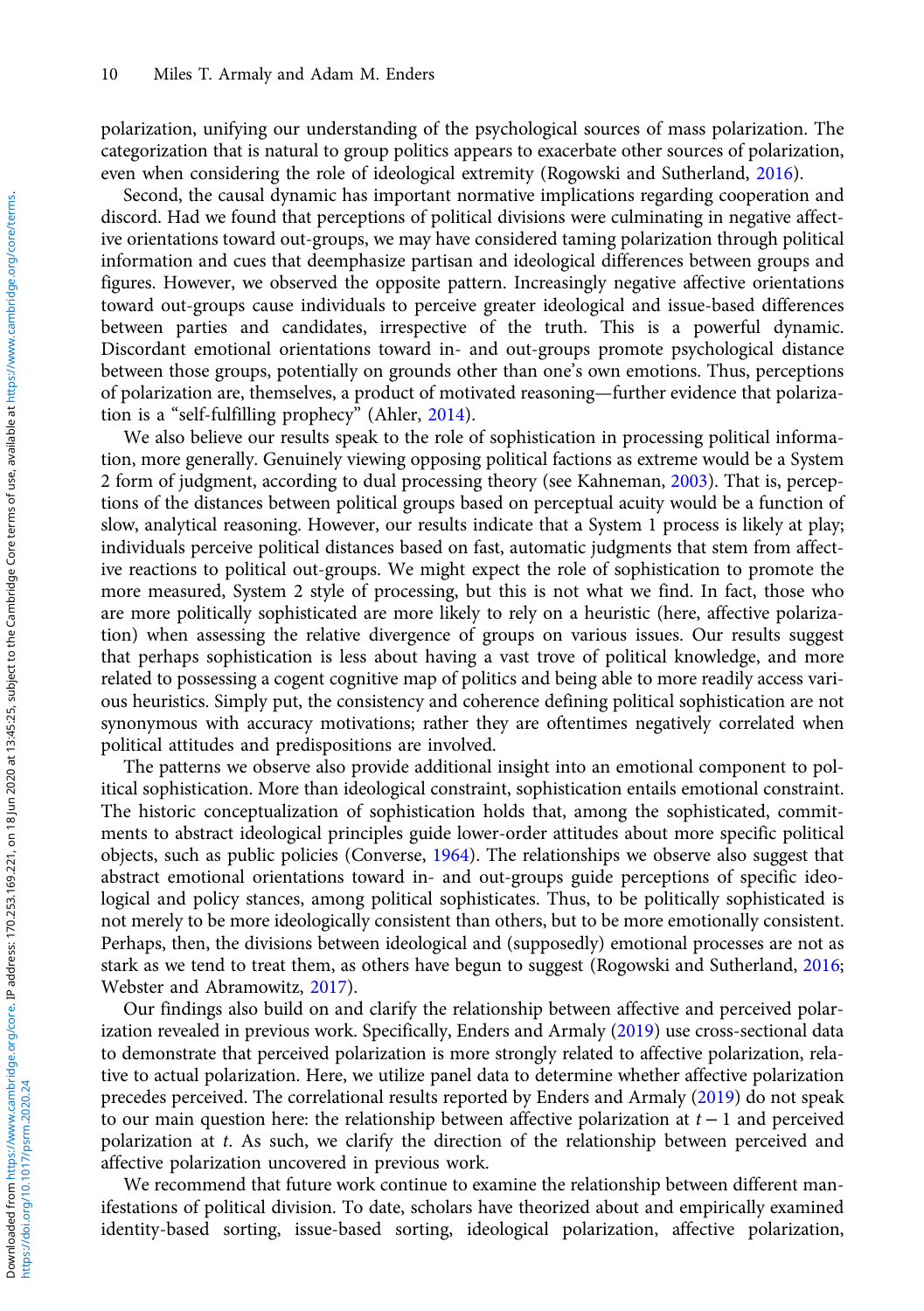<span id="page-10-0"></span>perceived polarization, and many other types of geographic and sociodemographic-based sorting and polarization. These constructs productively highlight the many ways that political divisions can be sowed and have unfolded over the course of time. However, they are also surely not distinct from one another at the level of the individual, or perhaps even community. Our own investigation provides nuance to our understanding of how political perceptions are formed, and divisions exacerbated. By examining the relationships between other flavors of political discord, we may similarly uncover common threads, perhaps in the form of psychological mechanisms and orientations, that further develop our understanding of mass polarization.

Supplementary material. To view supplementary material for this article, please visit [https://doi.org/10.1017/psrm.2020.24.](https://doi.org/10.1017/psrm.2020.24)

## References

Abramowitz AI and Saunders KL (2008) Is polarization a myth? Journal of Politics 70, 542–555.

Ahler DJ (2014) Self-fulfilling misperceptions of public polarization. Journal of Politics 76, 607-620.

- Ahler DJ and Sood G (2018) The parties in our heads: misperceptions about party composition and their consequences. Journal of Politics 80, 964–981.
- Alford JR, Hatemi PK, Hibbing JR, Martin NG and Eaves LJ (2011) The politics of mate choice. Journal of Politics 73, 362–379.

Boven Van, CMJudd L and KSherman D (2012) Political polarization projection: social projection of partisan attitude extremity and attitudinal processes. Journal of Personality and Social Psychology 103, 84.

Campbell A, Converse PE, Miller WE and Stokes. DE (1960) The American Voter. New York: Wiley.

Converse PE (1964) The nature of belief systems in the mass publics. In Apter DE (ed), Ideology and Discontent. New York: Free Press, pp. 206–261.

Enders AM (Forthcoming) Issues vs. affect: how do elite and mass polarization compare? Journal of Politics.

Enders AM and Armaly MT (2019) The differential effects of actual and perceived polarization. Political Behavior 41, 815–839.

Finkel SE (1995) Causal Analysis with Panel Data. Thousand Oaks, CA: Sage.

Fiorina MP and Abrams SJ (2008) Political polarization in the American public. Annual Review of Political Science 11, 563–588.

Granberg D and Brown TA (1992) The perception of ideological distance. Western Political Quarterly 45, 727-750.

- Granberg D, Kasmer J and Nanneman T (1988) An empirical examination of two theories of political perception. Western Political Quarterly 41, 29–46.
- Green DP, Palmquist B and Schickler E (2004) Partisan Hearts and Minds: Political Parties and the Social Identities of Voters. New Haven, CT: Yale University Press.
- Huddy L, Mason L and Aarøe L (2015) Expressive partisanship: campaign involvement, political emotion, and partisan identity. American Political Science Review 109, 1–17.
- Iyengar S and Westwood SJ (2015) Fear and loathing across party lines: new evidence on group polarization. American Journal of Political Science 59, 690–707.
- Iyengar S, Sood G and Lelkes Y (2012) Affect, not ideology: a social identity perspective on polarization. Public Opinion Quarterly 76, 405–431.
- Iyengar S, Lelkes Y, Levendusky M, Malhotra N and Westwood SJ (2019) The origins and consequences of affective polarization in the United States. Annual Review of Political Science 22, 129–146.

Kahneman D (2003) A perspective on judgment and choice: mapping bounded rationality. American Psychologist 58, 697.

Kenyon T (2014) False polarization: debiasing as applied social epistemology. Synthese 191, 2529–2547.

- Klar S, Krupnikov Y and Ryan JB (2018) Affective polarization or partisan disdain? Untangling a dislike for the opposing party from a dislike of partisanship. Public Opinion Quarterly 82, 379–390.
- Lelkes Y (2018) Affective polarization and ideological sorting: a reciprocal, albeit weak, relationship. The Forum: A Journal of Applied Research in Contemporary Politics 16, 67–79.
- Lenz GS (2013) Follow the Leader?: How Voters Respond to Politicians' Policies and Performance. Chicago: University of Chicago Press.
- Levendusky MS and Malhotra N (2016) (Mis)perceptions of partisan polarization in the American public. Public Opinion Quarterly 80, 378–391.
- Lupton RN, Myers WM and Thornton JR (2015) Political sophistication and the dimensionality of elite and mass attitudes, 1980–2004. Journal of Politics 77, 368–380.
- Mason L (2015) "I disrespectfully agree"?: The differential effects of partisan sorting on social and issue polarization. American Journal of Political Science 59, 128–145.